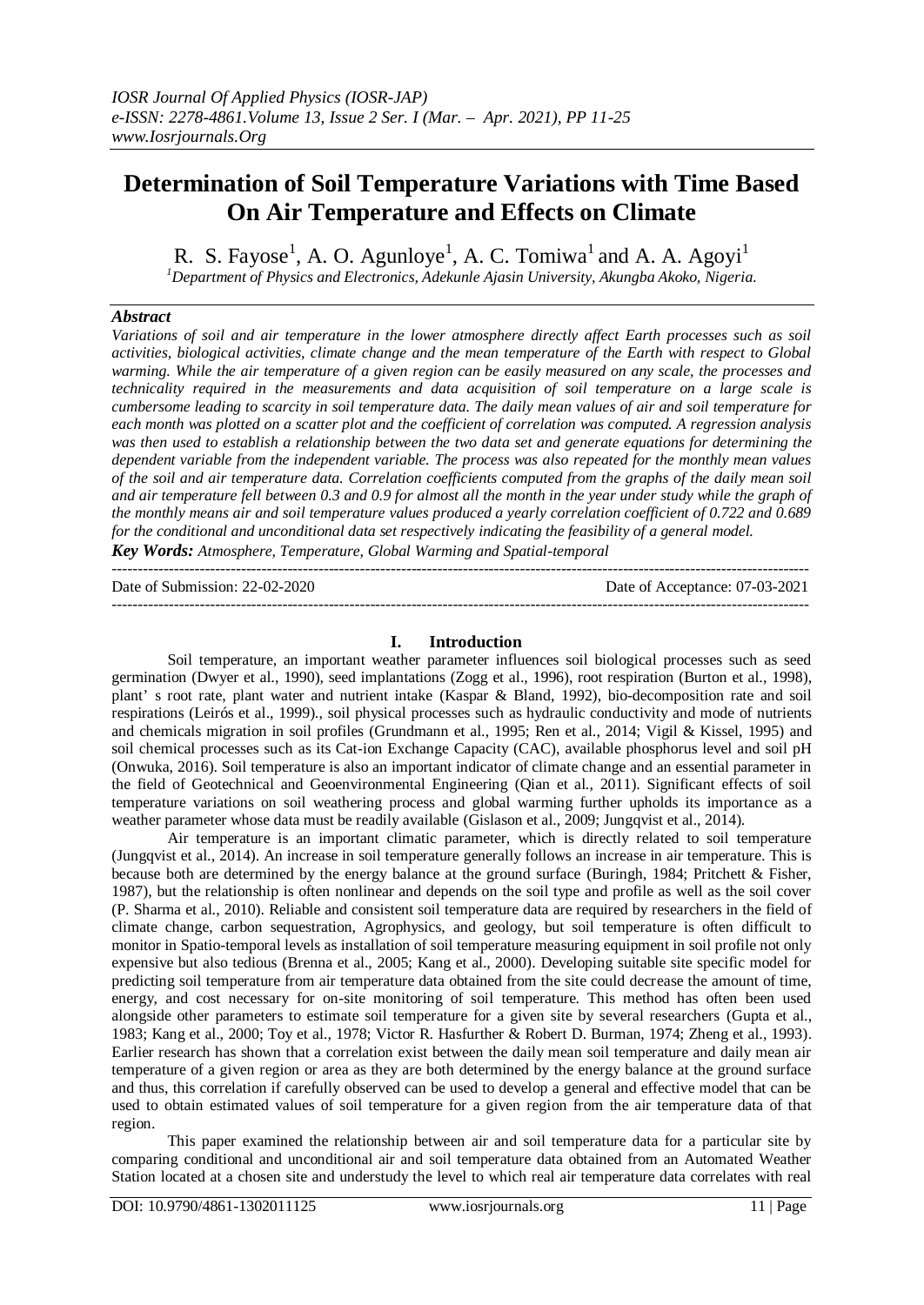soil temperature data taken at the same instant of time. It will also validate the theoretically expected strong correlation between the observed atmospheric air temperature and the observed soil temperature in a particular region.

## **II. Material and Methods**

Soil and air temperature data grouped were as conditional with respect to zero temperature and unconditional with respect to zero temperature. Detailed knowledge and information of these variations are required by researchers to understudy Earth processes and predict trends of future events or special occurrences. The data used in this study was a year data of air temperature and soil temperature measurements collected by the Nigerian Environmental Climactic Observing Program (NECOP) station situated at University of Lagos, Nigeria (6.455027°N, 3.384082°E). This station is capable of measuring and storing weather parameters such as air temperature ( $\degree$ C), relative humidity (%), precipitation (mm), atmospheric pressure (mbar), wind speed (m/s), wind direction, solar radiation (W/m<sup>2</sup>), soil moisture (%), soil temperature (°C), rain rates (mm/mm) and other derived weather variables.

The station is equipped with the integrated sensor suite, a solar panel (for power generation) and the wireless console. Data collected and stored by the weather station are downloaded to a computer via the console. The Integrated Sensor Suite (ISS) houses the sensors for air temperature, soil temperature and Sensor Interface Module (SIM). The SIM contain the electronic circuitry that convert the signals from the sensors into meaningful weather parameters and store them in specific memory blocks for easy transmission or download via the console.

Values corresponding to the air temperature and the soil temperature at a depth of 10cm for the year 2009 sampled at an interval of 5 minutes were obtained from the NECOP weather station. The mean air and soil temperature were extrapolated from the maximum and minimum air and soil temperature for both unfiltered and filtered data (in which the zero occurrences of air temperature has been removed). The correlation coefficients for the two variables were calculated using the Pearson' s formula for correlation coefficient (r) which is an Filtered data (in which the zero occurrences of air temperature has been removed). The<br>for the two variables were calculated using the Pearson's formula for correlation coe<br>accurate pointer of the interdependence of the tw



where *X* and *Y* are the sample mean of the data series variables  $X_i$  and  $Y_i$  (Zou et al., 2003). A scatter plot of the two variables in all the data series was plotted and a linear regression analysis was used to study the linear relationship between the independent (air temperature) variable and the dependent (soil temperature) variable in every set. Viable model equations that can be used for predicting estimated values of

#### **III. Results**

soil temperature from simple given air temperature data were also generated from the regression analysis.

The daily mean air and soil temperature was computed from the daily averages of the minimum and maximum air and soil temperatures while the monthly and yearly mean were computed from the daily and monthly mean of air and soil temperatures respectively. A scatter plot was generated for each data set and the correlation coefficient (R) for each set is shown on its corresponding scatter plot. A correlation value of  $+1$ indicates perfect positive correlation, while -1 indicates perfect negative correlation. A correlation value of 0 implies that there is no association, 0.2 indicates a weak correlation, 0.5 indicates a moderate correlation and 0.8 indicates strong correlations while the + and - signs represents positive and negative correlation respectively (Zou et al., 2003).

The conditional with respect to zero data were analyzed without zero temperature value in the calculation of daily and monthly means. The corresponding scatter plots for daily mean (January to December) are shown in the figures 1 to 12. The unconditional with respect to zero temperature data were analyzed with zero temperature value in the calculation of daily and monthly means. The corresponding scatter plots for daily mean for the months of January to December are shown in figures 14 to 25. The scatter plot for the monthly mean air and soil temperature for the conditional data is shown in figure 13 while the plot for the unconditional data is shown in figure 26.

 $\overline{a}$ 

 $\overline{a}$ 

1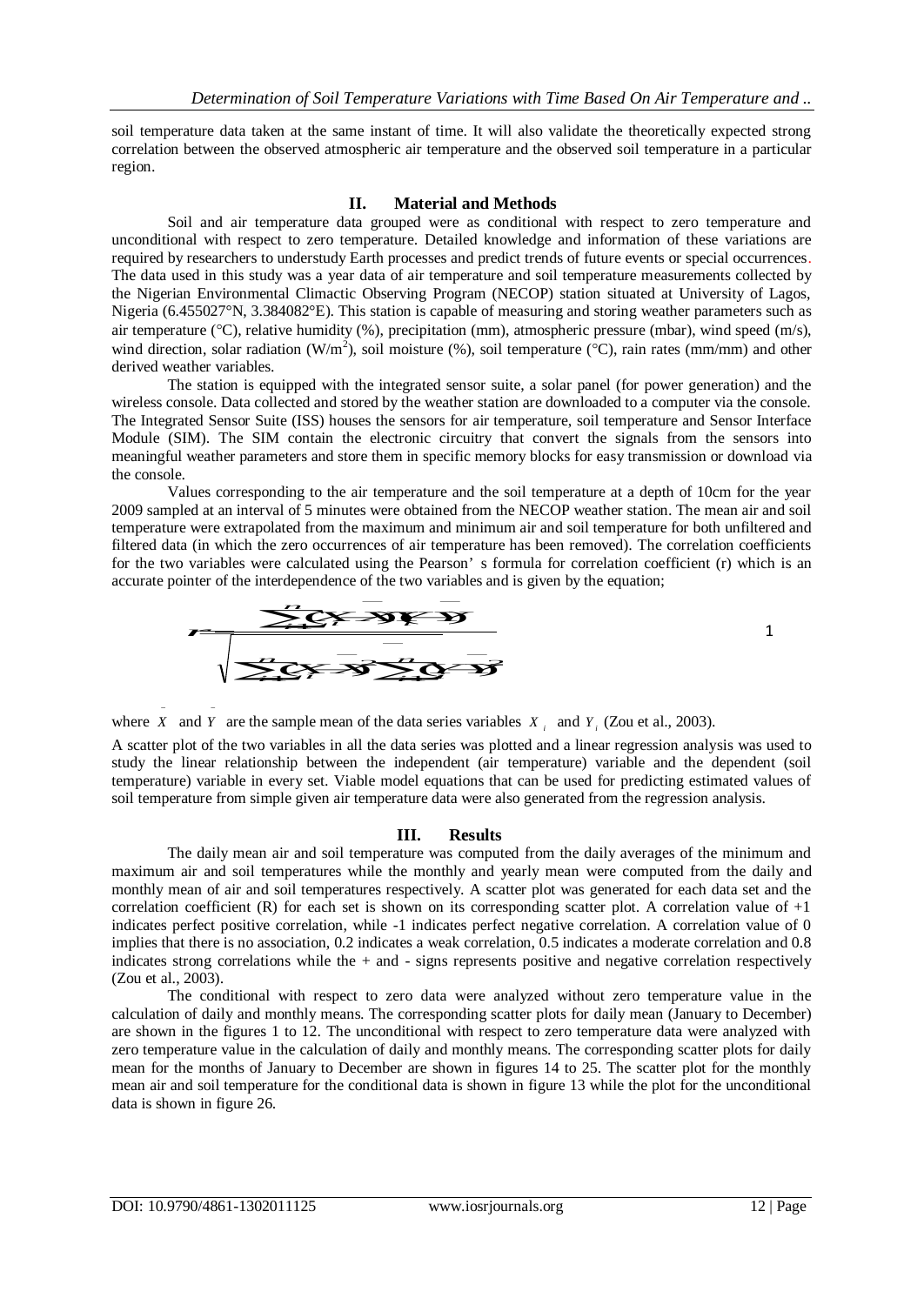

Figure 1: Graph of daily mean soil temperature against daily mean air temperature for January



**Figure 2:** Graph of daily soil temperature against daily mean air temperature for February.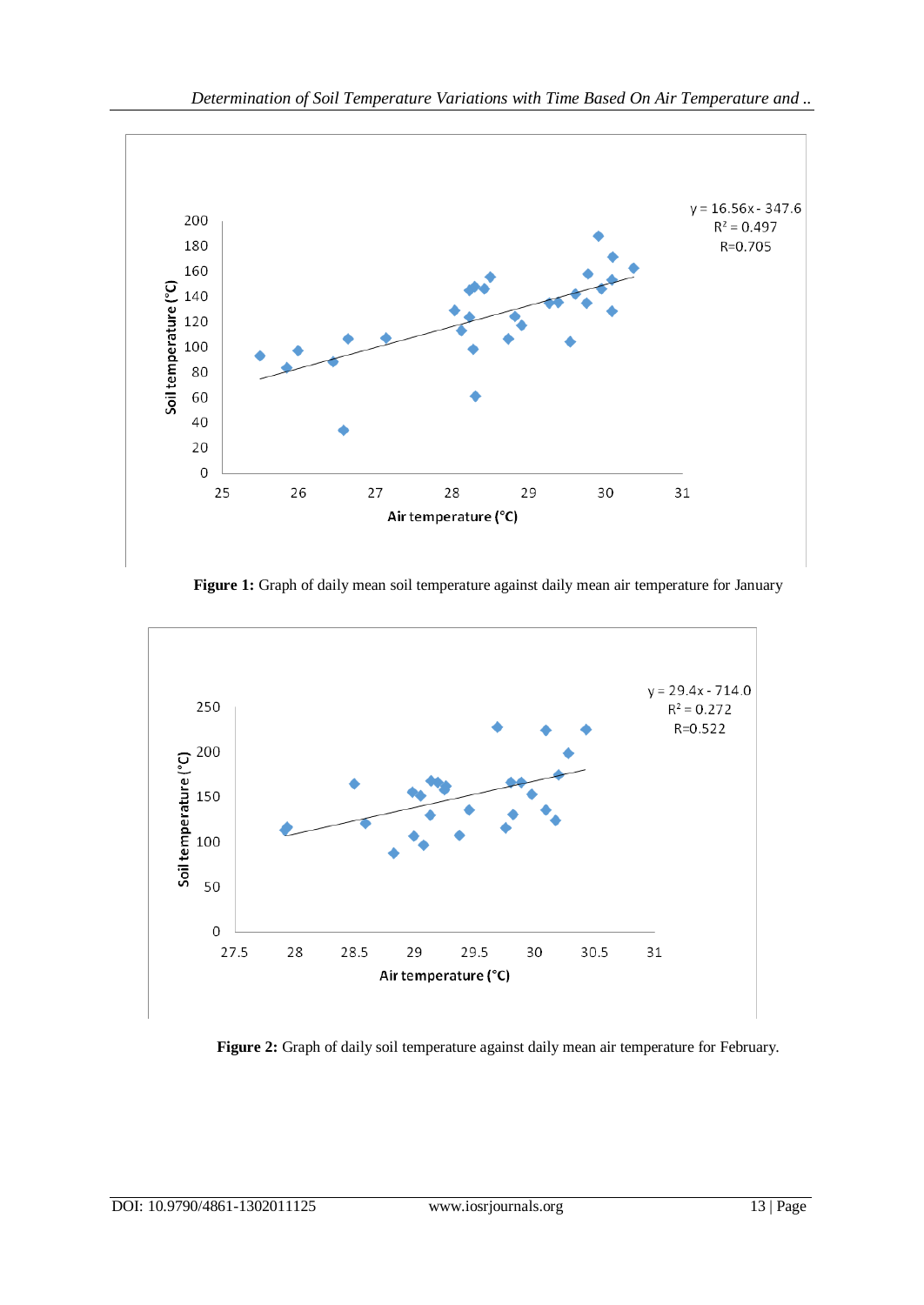

**Figure 3:** Graph of daily mean soil temperature against daily mean air temperature for March.



**Figure 4:** Graph of daily mean soil temperature against daily mean air temperature for April.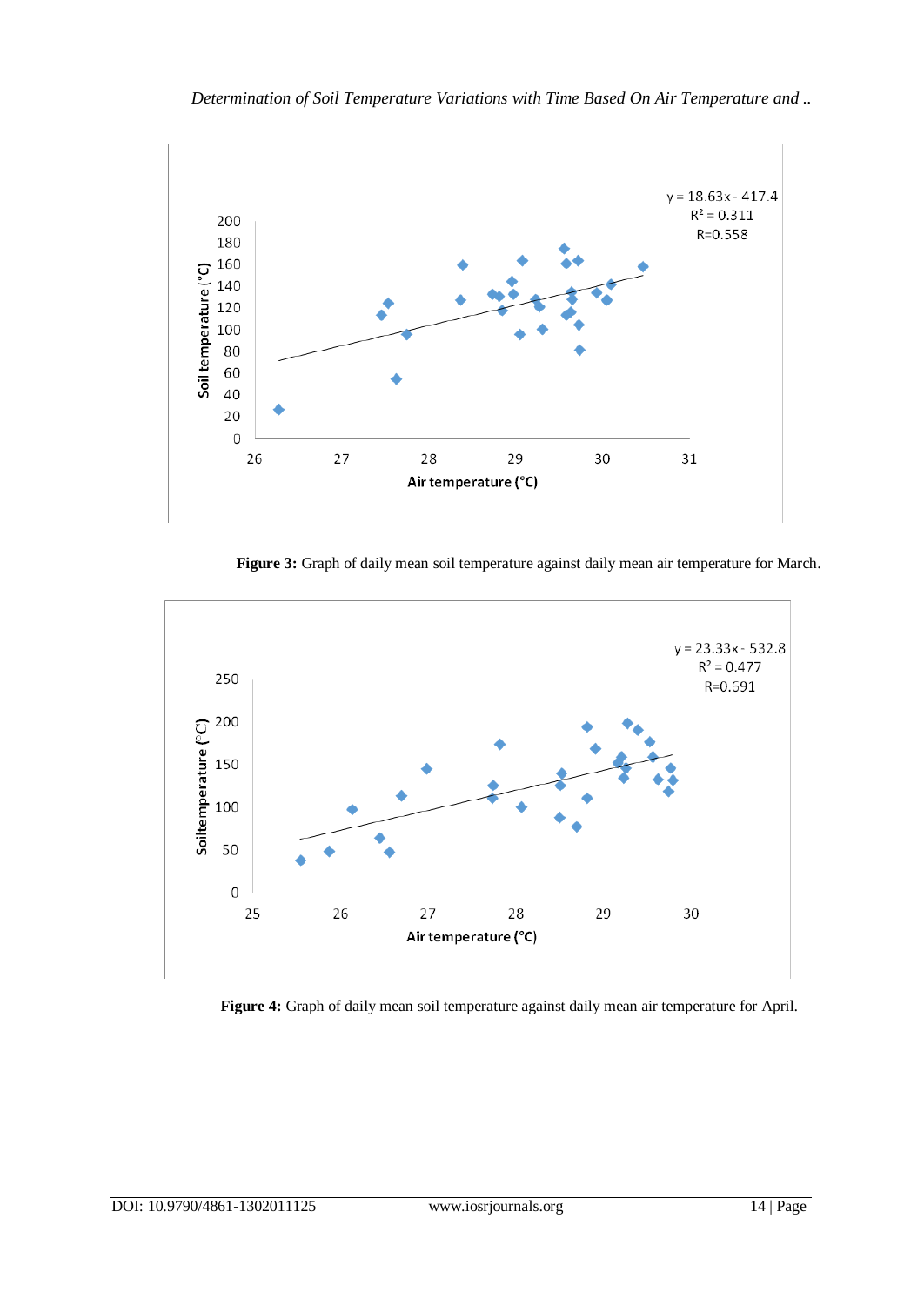

**Figure 5:** Graph of daily mean soil temperature against daily mean air temperature for May.



**Figure 6:** Graph of daily mean soil temperature against daily mean air temperature for June.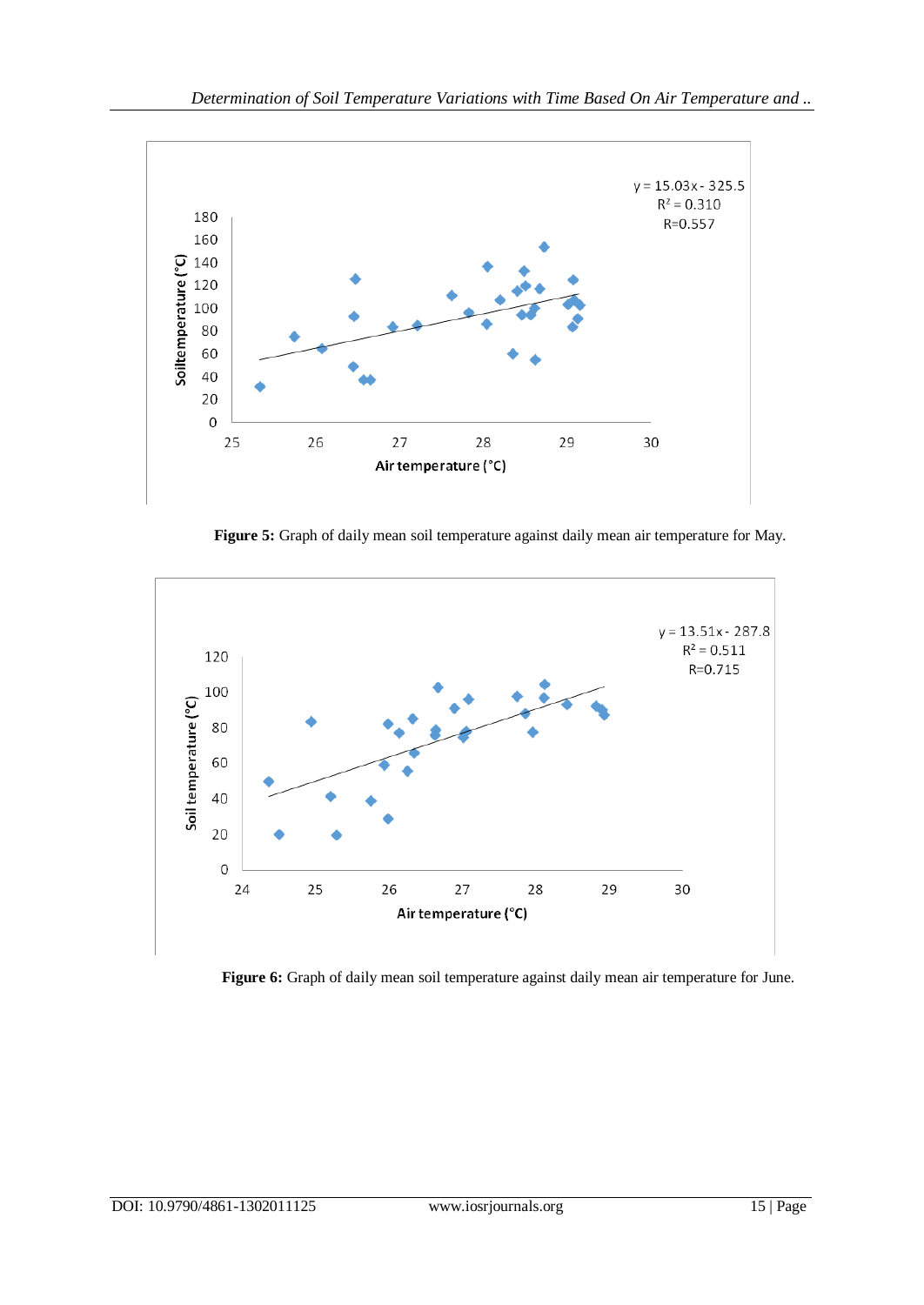

Figure 7: Graph of daily mean soil temperature against daily mean air temperature for July



**Figure 8:** Graph of daily mean soil temperature against daily mean air temperature for August.

.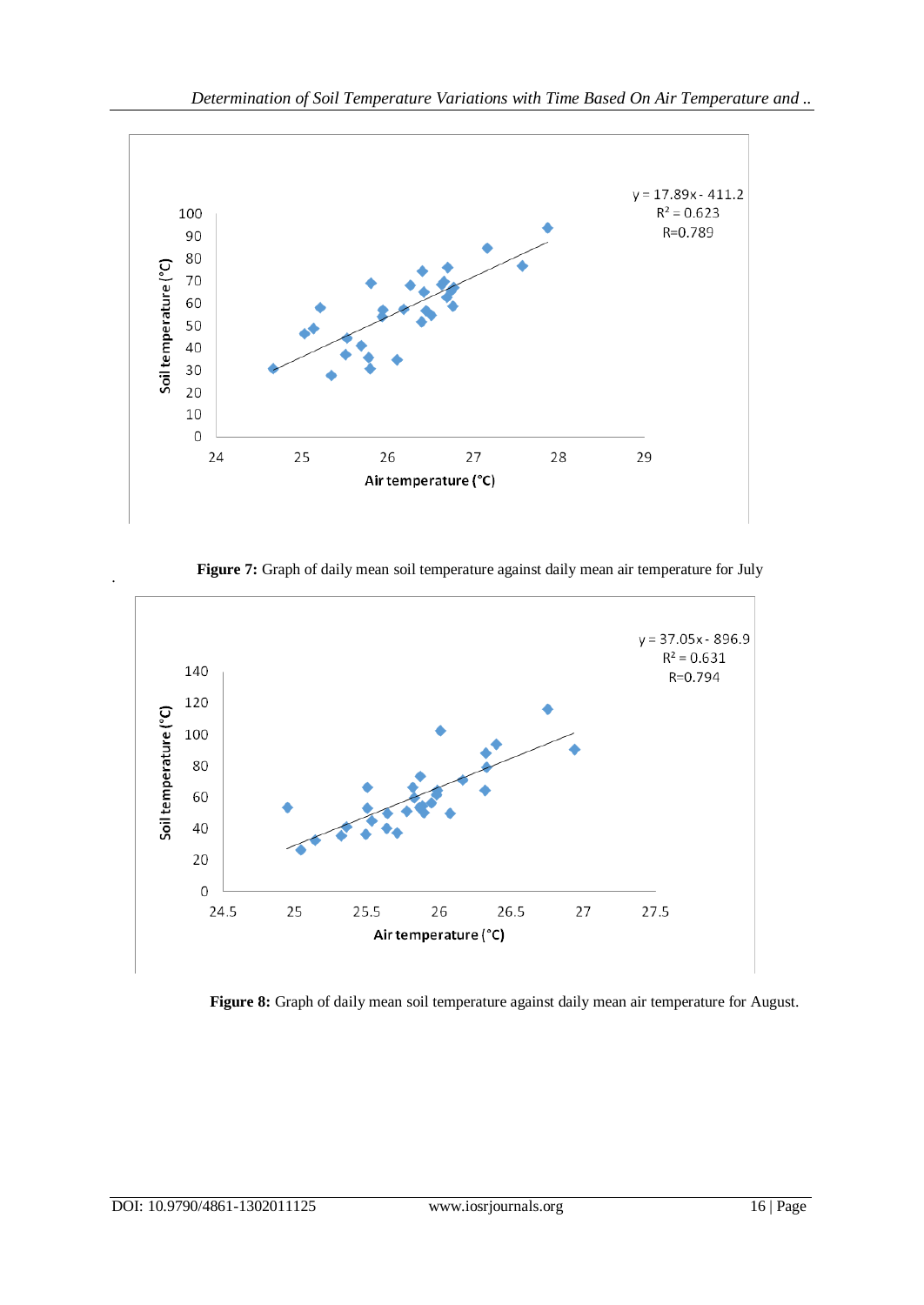

**Figure 9:** Graph of daily mean soil temperature against daily mean air temperature for September.



**Figure 10:** Graph of daily mean soil temperature against daily mean air temperature for October.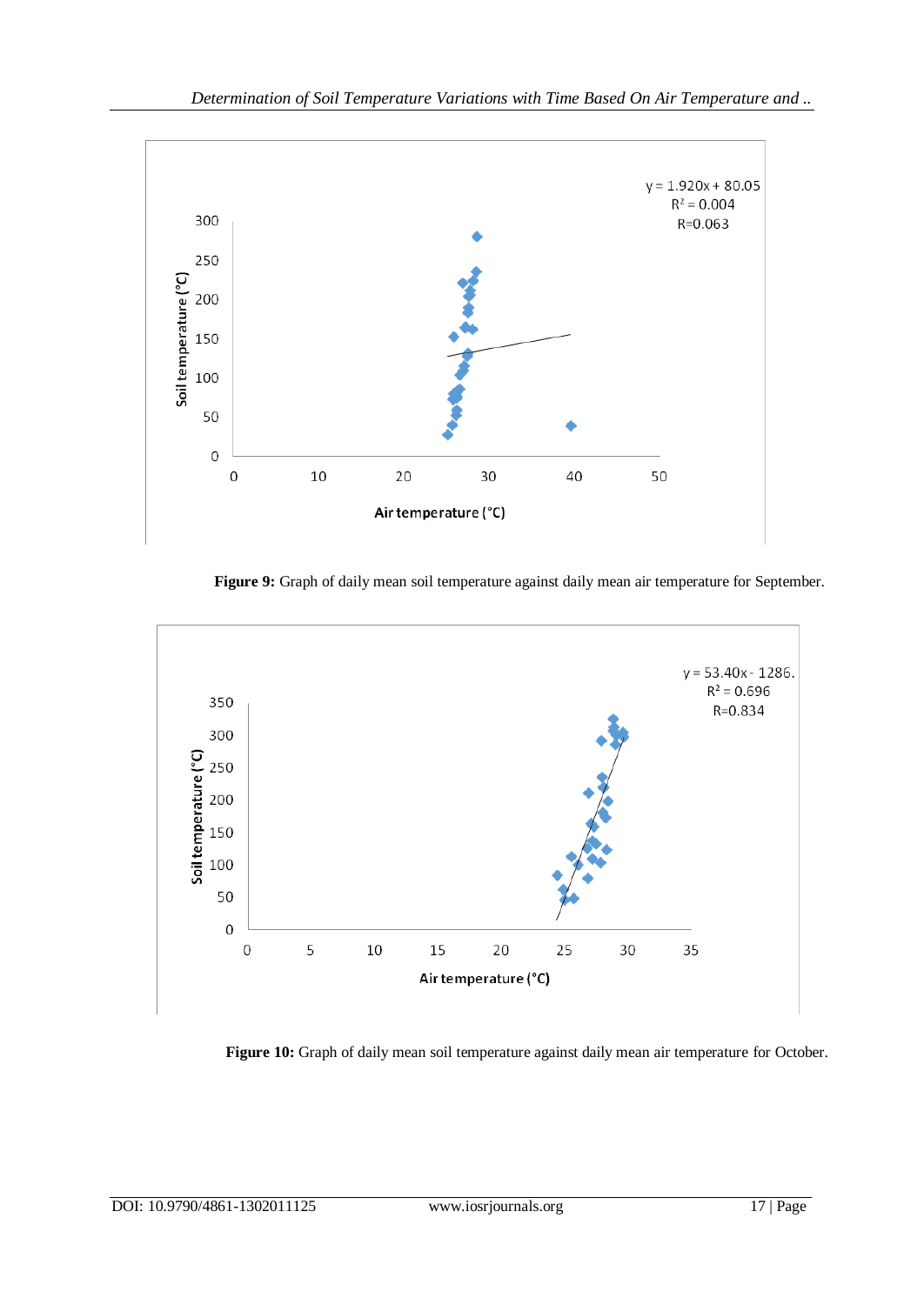

**Figure 11:** Graph of daily mean soil temperature against daily mean air temperature for November.



**Figure 12:** Graph of daily mean soil temperature against daily mean air temperature for December.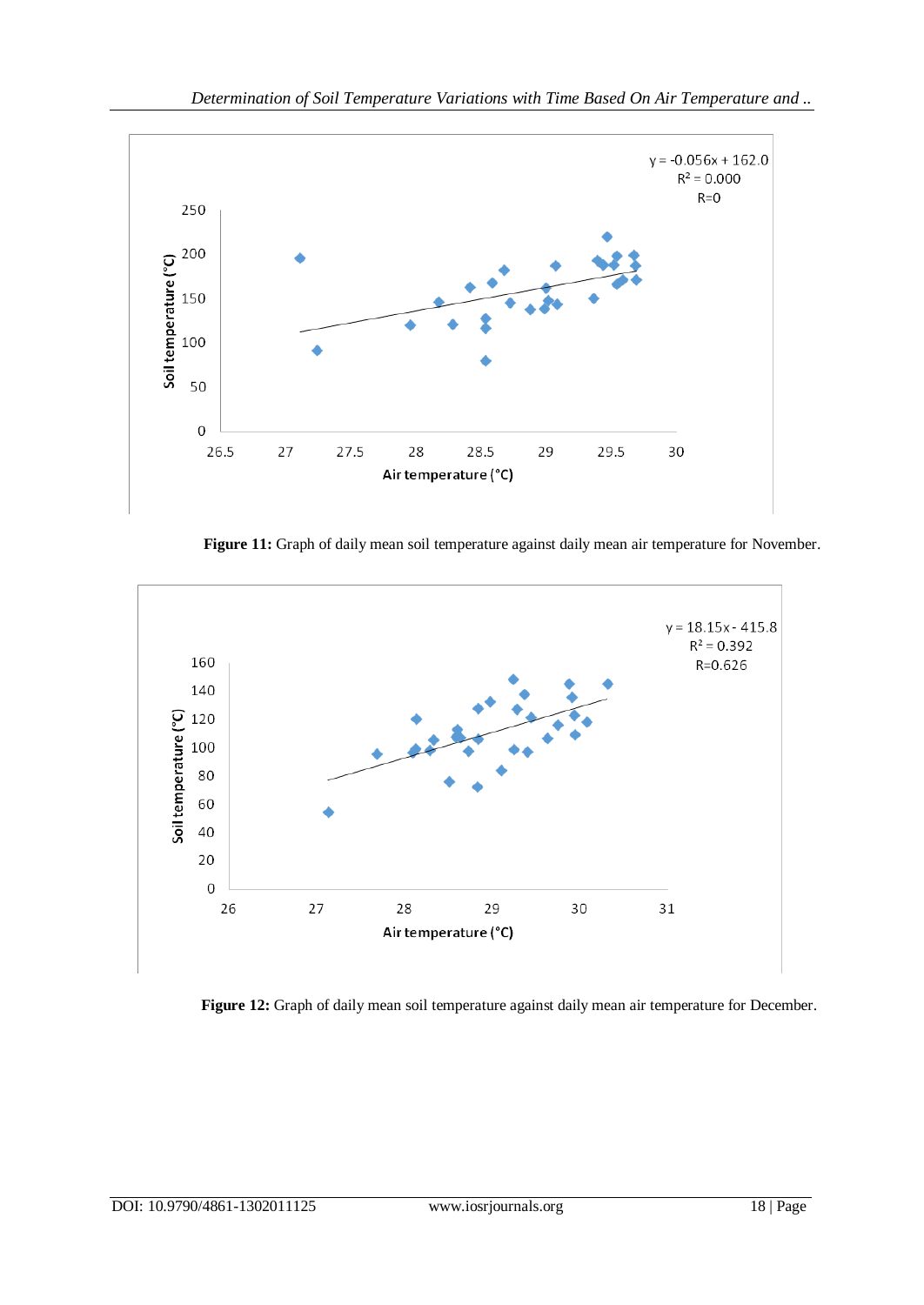

**Figure 13:** Graph of monthly mean soil temperature against monthly mean air temperature for the year 2009



Figure 14: Graph of daily mean soil temperature against daily mean air temperature for January.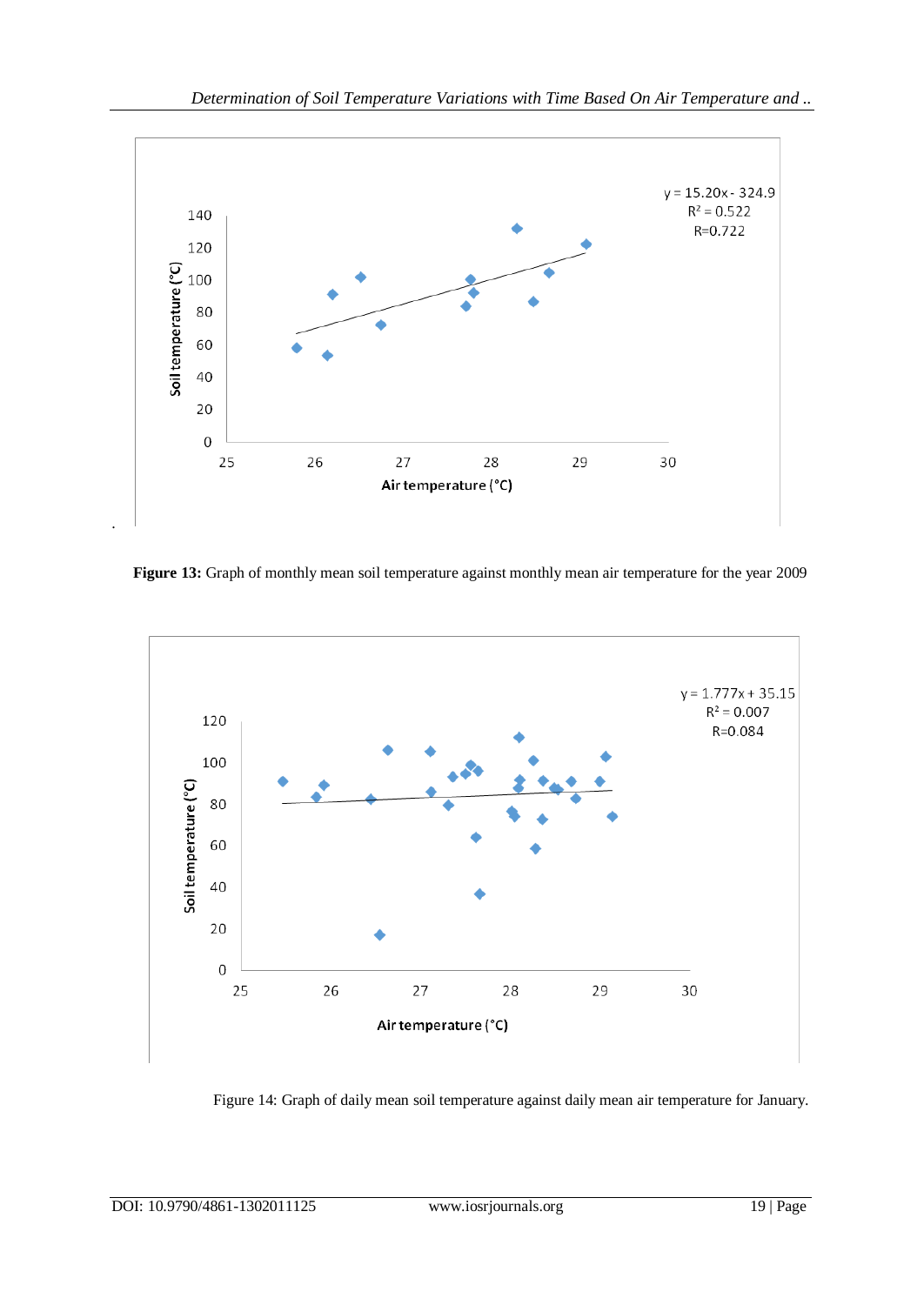

Figure 15: Graph of daily mean soil temperature against daily mean air temperature for February



Figure 16: Graph of daily mean soil temperature against daily mean air temperature for March.



Figure 17: Graph of daily mean soil temperature against daily mean air temperature for April.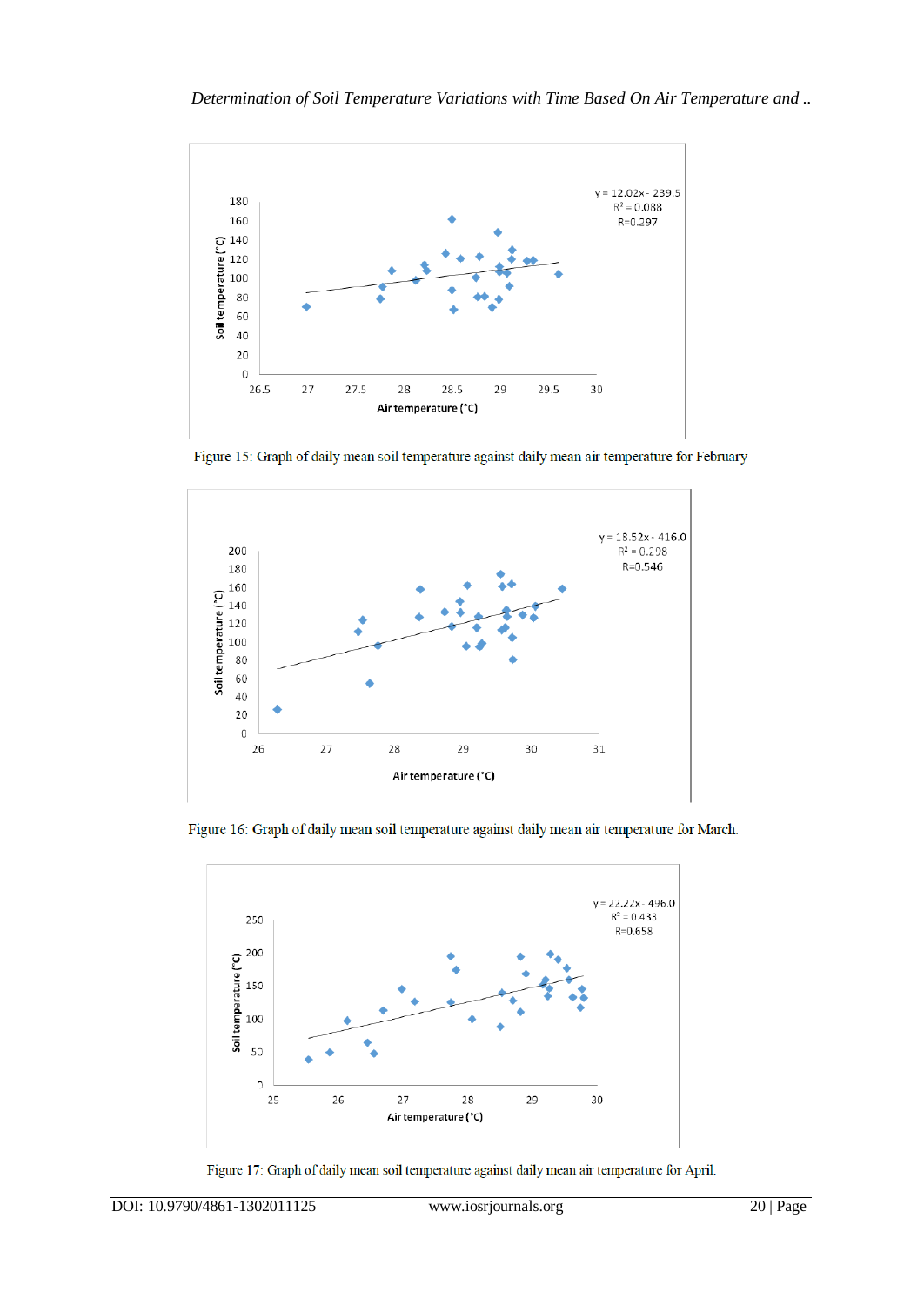

Figure 18: Graph of daily mean soil temperature against daily mean air temperature for May.



Figure 19: Graph of daily mean soil temperature against daily mean air temperature for June



Figure 20: Graph of daily mean soil temperature against daily mean air temperature for July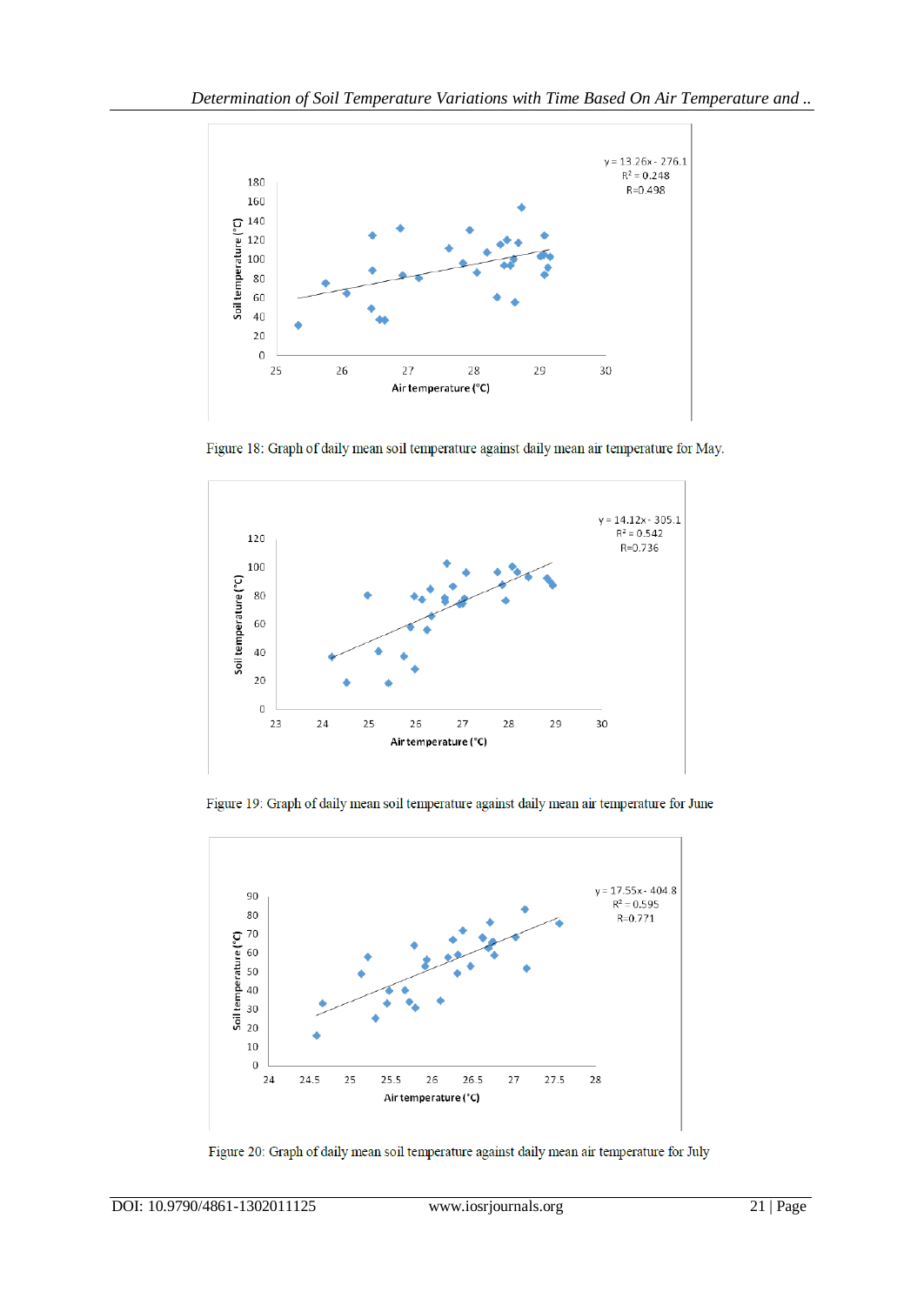

Figure 21: Graph of daily mean soil temperature against daily mean air temperature for August.



Figure 22: Graph of daily mean soil temperature against daily mean air temperature for September



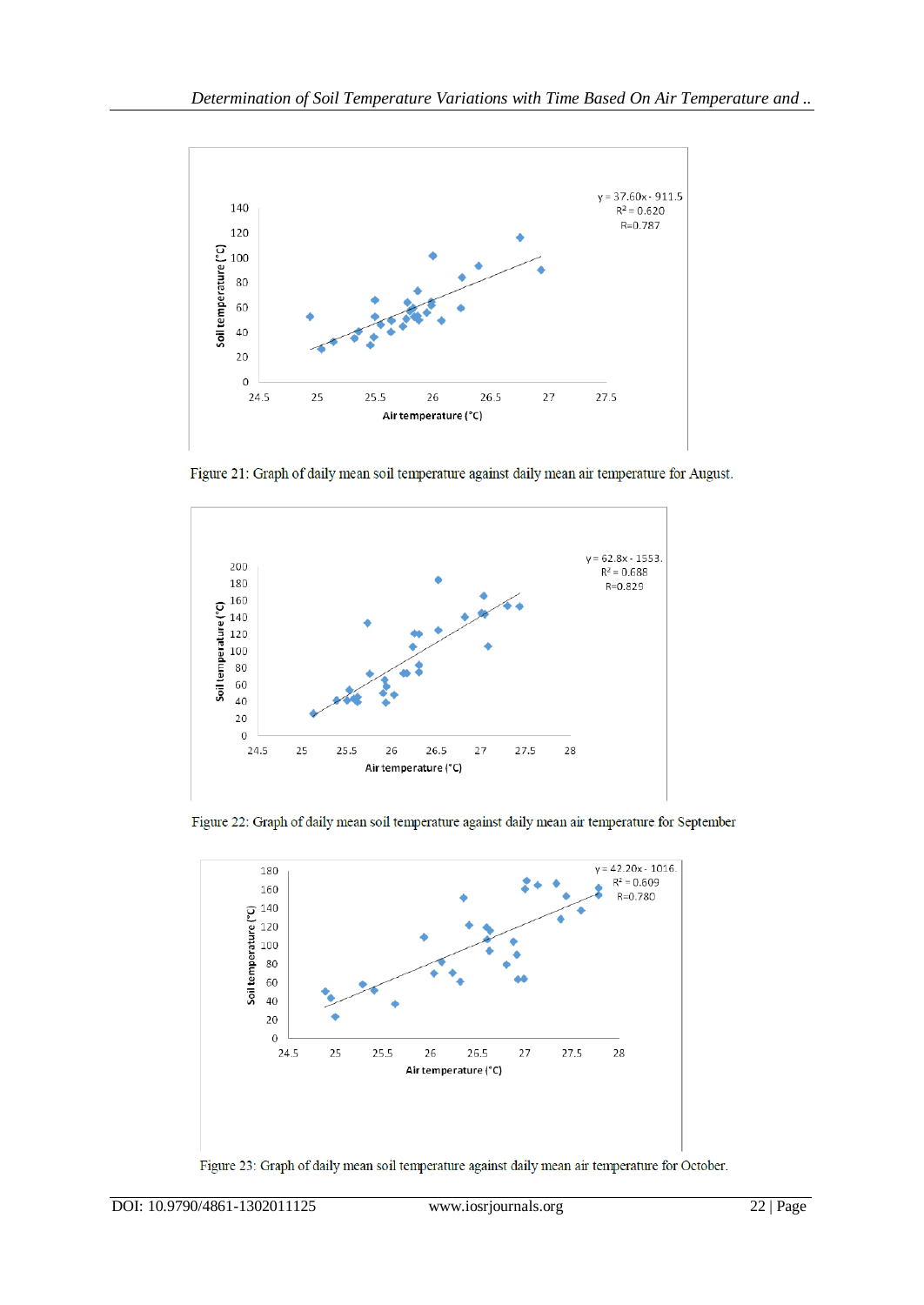

Figure 24: Graph of daily mean soil temperature against daily mean air temperature for November.



Figure 25: Graph of daily mean soil temperature against daily mean air temperature for December.



Figure 26: Graph of monthly mean soil temperature against monthly mean air temperature for the year 2009.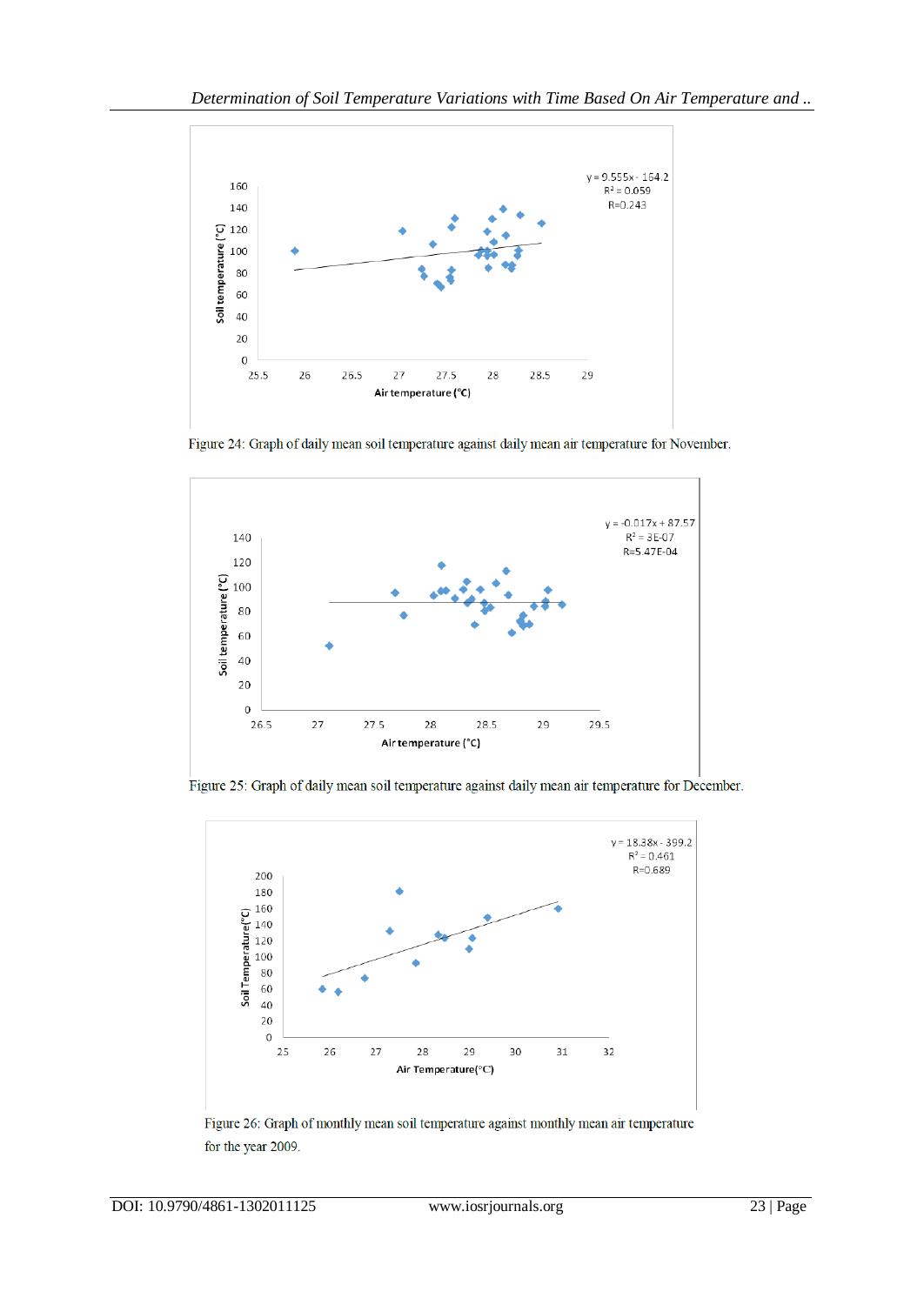#### **IV. Discussion**

Figures 1 and 14 show the conditional and unconditional plots respectively for month of January 2009, the correlation coefficients are 0.705 and 0.084 respectively. The difference in the two values was because the errors and unwanted signals present in the unconditional values has been removed, which leads to high correlation coefficient at the conditional value.

Similarly, figures 2 and 15 show the conditional and unconditional plots respectively for month of February 2009, the correlation coefficients were 0.522 and 0.297 respectively. The same goes for the scatter plots from figures 3 and 16 through figures 12 and 25, as the correlation coefficients of the conditional were higher than that of the unconditional value. The reason the same as the one stated for the previous comparisons.

Figure 13 and 26 represents the mean plots for the unconditional and conditional values for year 2009 and the correlation coefficients were 0.722 and 0.689. It must be noted that the mean values for unconditional was very close to values of the conditional, which did not happen in the monthly plots where the correlation varied greatly. This can be traced to the fact that when taking the monthly mean, errors and other unwanted signal values were automatically removed by the calculation process.

#### **V. Conclusion**

A significant relationship exists between the average daily air temperature and the observed daily soil temperature at a depth of 10cm and the development of a general model for direct estimation is possible. This study has further buttressed the point that successful predictions of soil temperature with the help of air temperature is viable and if employed in the acquisition of soil temperature data for a given region will lead to minimized sampling time, improve cost effectiveness and reduce maintenance costs. It will also help create a large database of soil temperature which can be localized to specific areas, which will encourage research in various fields.

#### **References**

- [1]. Brenna, S., t Costantini, С. R., L'Abate, G., & Percich, L. (2005). Soil moisture and temperature regimes in Lombardy (northern Italy). *Earth Science Reviews*, *21*, 251– 293.
- [2]. Buringh, P. (1984). *Organic carbon in soils of the World: in Woodwell, GM, ed., The Role of Terrestrial Vegetation in the Global Carbon Cycle*. Wiley and Sons Ltd.
- [3]. Burton, A. J., Pregitzer, K. S., Zogg, G. P., & Zak, D. R. (1998). Drought Reduces Root Respiration in Sugar Maple Forests. *Ecological Applications*, *8*(3), 771. https://doi.org/10.2307/2641265
- [4]. Dwyer, L. M., Hayhoe, H. N., & Culley, J. L. B. (1990). Prediction of Soil Temperature from Air Temperature for Estimating Corn Emergence. *Canadian Journal of Plant Science*, *70*(3), 619– 628. https://doi.org/10.4141/cjps90-078
- [5]. Gislason, S. R., Oelkers, E. H., Eiriksdottir, E. S., Kardjilov, M. I., Gisladottir, G., Sigfusson, B., Snorrason, A., Elefsen, S., Hardardottir, J., Torssander, P., & Oskarsson, N. (2009). Direct evidence of the feedback between climate and weathering. *Earth and Planetary Science Letters*, *277*(1– 2), 213– 222. https://doi.org/10.1016/j.epsl.2008.10.018
- [6]. Grundmann, G. L., Renault, P., Rosso, L., & Bardin, R. (1995). Differential Effects of Soil Water Content and Temperature on Nitrification and Aeration. Soil Science Society of America Journal, 59(5), 1342–1349. Nitrification and Aeration. *Soil Science Society of America Journal*, *59*(5), 1342– 1349. https://doi.org/10.2136/sssaj1995.03615995005900050021x
- [7]. Gupta, S. C., Larson, W. E., & Linden, D. R. (1983). Tillage and Surface Residue Effects on Soil Upper Boundary Temperatures1. *Soil Science Society of America Journal*, *47*(6), 1212. https://doi.org/10.2136/sssaj1983.03615995004700060030x
- [8]. Jungqvist, G., Oni, S. K., Teutschbein, C., & Futter, M. N. (2014). Effect of Climate Change on Soil Temperature in Swedish Boreal Forests. *PLoS ONE*, *9*(4), e93957. https://doi.org/10.1371/journal.pone.0093957
- [9]. Kang, S., Kim, S., Oh, S., & Lee, D. (2000). Predicting spatial and temporal patterns of soil temperature based on topography, surface cover and air temperature. *Forest Ecology and Management*, *136*(1– 3), 173– 184. https://doi.org/10.1016/S0378- 1127(99)00290-X
- [10]. Kaspar, T. C., & Bland, W. L. (1992). Soil Temperature and Root Growth. *Soil Science*, *154*(4), 290– 299. https://doi.org/10.1097/00010694-199210000-00005
- [11]. Leirós, M. ., Trasar-Cepeda, C., Seoane, S., & Gil-Sotres, F. (1999). Dependence of mineralization of soil organic matter on temperature and moisture. *Soil Biology and Biochemistry*, *31*(3), 327– 335. https://doi.org/10.1016/S0038-0717(98)00129-1
- [12]. Onwuka, B. (2016). Effects of soil temperature on Some Soil properties and plant growth. *Journal of Agricultural Science and Technology*.
- [13]. P. Sharma, M. K. Shukla, & T. W. Sammis. (2010). Predicting Soil Temperature Using Air Temperature and Soil, Crop, and Meteorological Parameters for Three Specialty Crops in Southern New Mexico. *Applied Engineering in Agriculture*, *26*(1), 47– 58. https://doi.org/10.13031/2013.29474
- [14]. Pritchett, W. L., & Fisher, R. F. (1987). Intensive management and long-term soil productivity. *Properties and Management of Forest Soils (Second Edition). J. Wiley & Sons, New York*, 420– 442.
- [15]. Qian, B., Gregorich, E. G., Gameda, S., Hopkins, D. W., & Wang, X. L. (2011). Observed soil temperature trends associated with climate change in Canada. *Journal of Geophysical Research*, *116*(D2), D02106. https://doi.org/10.1029/2010JD015012
- [16]. Ren, J., Shen, Z., Yang, J., Zhao, J., & Yin, J. (2014). Effects of Temperature and Dry Density on Hydraulic Conductivity of Silty Clay under Infiltration of Low-Temperature Water. *Arabian Journal for Science and Engineering*, *39*(1), 461– 466. https://doi.org/10.1007/s13369-013-0849-x
- [17]. Toy, T. J., Kuhaida, A. J., & Munson, B. E. (1978). The Prediction of Mean Monthly Soil Temperature from Mean Monthly Air Temperature. *Soil Science*, *126*(3), 181– 189. https://doi.org/10.1097/00010694-197809000-00008
- [18]. Victor R. Hasfurther, & Robert D. Burman. (1974). Soil Temperature Modeling Using Air Temperature as a Driving Mechanism. *Transactions of the ASAE*, *17*(1), 0078– 0081. https://doi.org/10.13031/2013.36792
- [19]. Vigil, M. F., & Kissel, D. E. (1995). Rate of Nitrogen Mineralized from Incorporated Crop Residues as Influenced by Temperature. *Soil Science Society of America Journal*, *59*(6), 1636– 1644. https://doi.org/10.2136/sssaj1995.03615995005900060019x